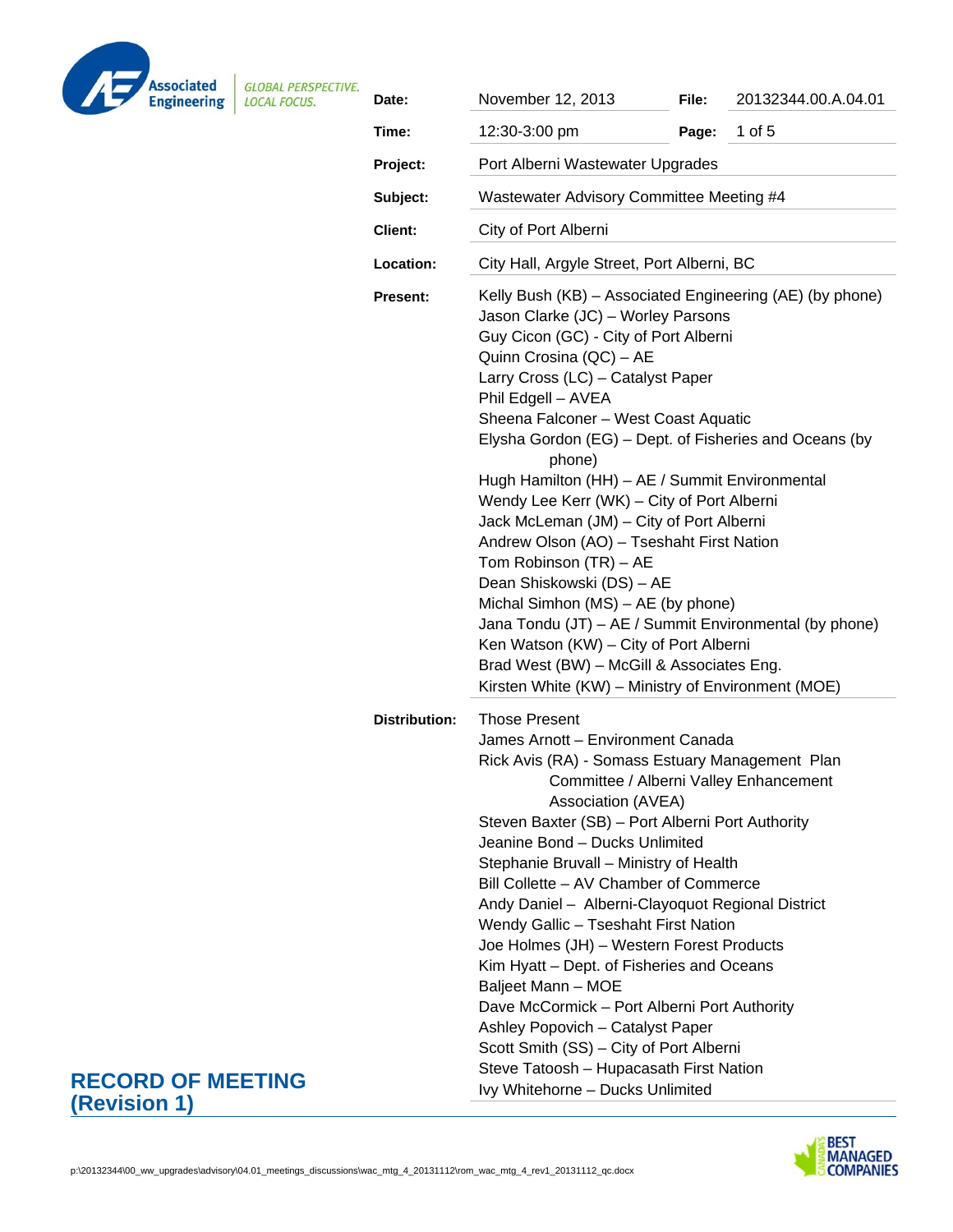

Subject: Wastewater Advisory Committee Meeting #4

November 12, 2013

- 2 -

This Record of Meeting is considered to be complete and correct. Please advise the writer within one week of any errors or omissions, otherwise this Record of Meeting will be considered to be an accurate record of the discussions

| <b>Action By:</b> | Discussion:  |                                                                                                                                                                                                                                                                                                                                                                          |  |  |
|-------------------|--------------|--------------------------------------------------------------------------------------------------------------------------------------------------------------------------------------------------------------------------------------------------------------------------------------------------------------------------------------------------------------------------|--|--|
|                   | 1            | <b>INTRODUCTIONS</b>                                                                                                                                                                                                                                                                                                                                                     |  |  |
| Info              |              | Introductions were made around the table.                                                                                                                                                                                                                                                                                                                                |  |  |
|                   | $\mathbf{2}$ | <b>BACKGROUND</b>                                                                                                                                                                                                                                                                                                                                                        |  |  |
| Info              |              | TR presented a brief recap of the work and discussions carried out to-date. He noted<br>that the task at hand is to establish the preferred discharge location.                                                                                                                                                                                                          |  |  |
| Info              |              | It was noted that the location shown for the Somass River option has moved upstream<br>since the previous WAC meeting. DS noted the reasoning is that it is then out of the<br>area of influence of saltwater (different from tidal inundation), in other words, out of the<br>area defined by the MOE as an estuary.                                                    |  |  |
| Info              |              | TR noted that the current activity is being considered a screening exercise, which entails<br>an evaluation of pass/fail criteria based on attributes required for an option to be viable.<br>He emphasized that this is different from a comparative evaluation, which would be the<br>next step, should more than one option be carried following the screening stage. |  |  |
|                   | $\mathbf{3}$ | <b>DISCHARGE LOCATION SCREENING EXERCISE</b>                                                                                                                                                                                                                                                                                                                             |  |  |
| Info              |              | DS presented a table (appended) summarizing the findings related to the screening<br>exercise. He explained the process, the format of the table, and the definitions for each<br>colour code. He then led the discussion based on the contents of the table.                                                                                                            |  |  |
| Info              |              | PE asked about where in the table environmental factors are considered. DS and QC<br>responded that several environmental factors are implicit in the attributes identified,<br>although they are not explicitly laid out as being environmental considerations.                                                                                                         |  |  |
| Info              |              | PE referenced prior archaeological work in the area. GC responded that the same lead<br>archaeologist, Denis St. Claire, will be involved in this project.                                                                                                                                                                                                               |  |  |
| Info              |              | DS noted that 'Mill-Related Contaminants' (outside of the known fibre mat area), was<br>added to the list of attributes for consideration since the last WAC meeting. TR noted<br>that there is currently no reason to suspect this is an issue, but that it is prudent to<br>consider and investigate the possibility.                                                  |  |  |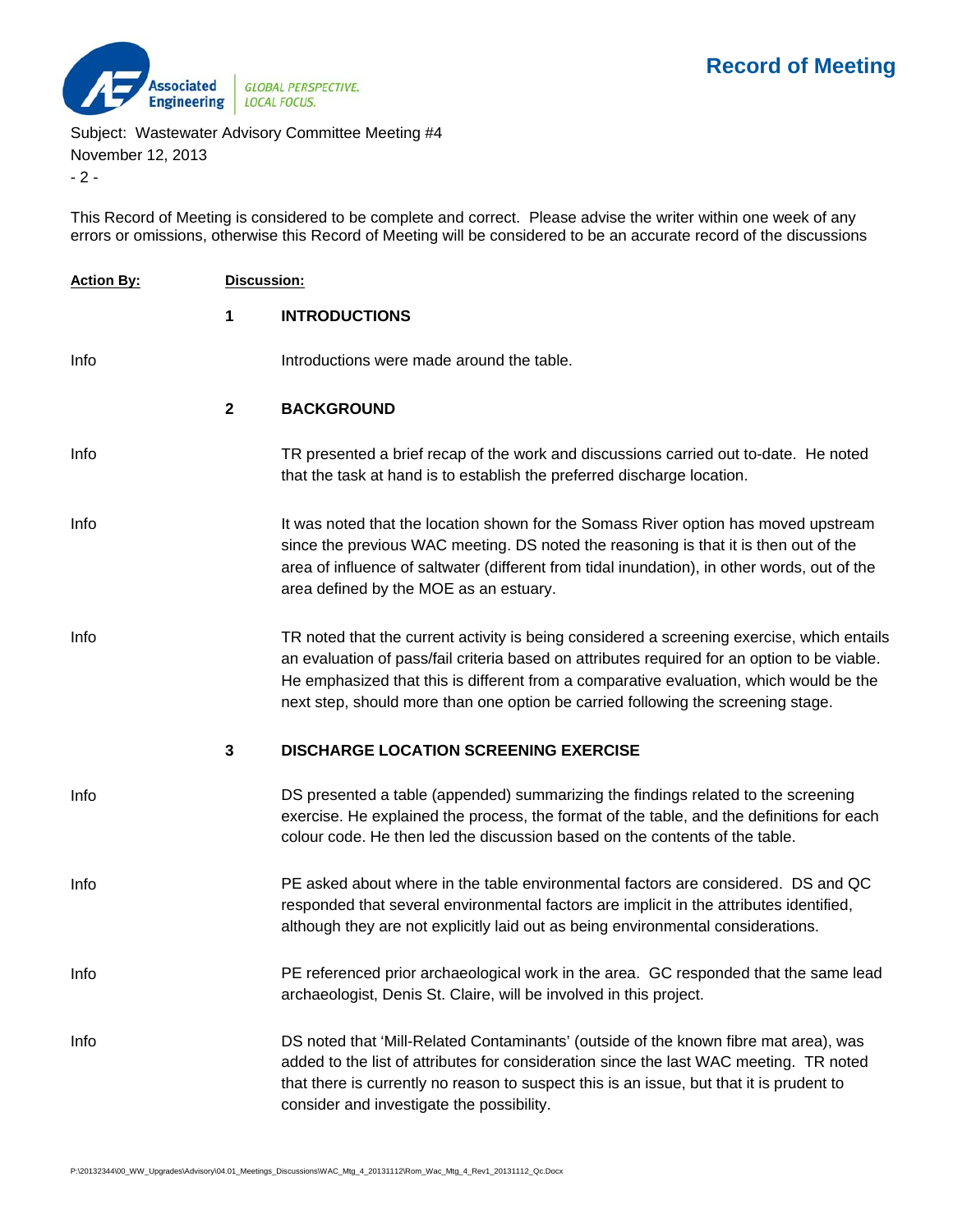

Subject: Wastewater Advisory Committee Meeting #4 November 12, 2013 - 3 -

| <u>Action By:</u> | Discussion:                                                                                                                                                                                                                                                                                                                                                                                                                                                                                                                     |
|-------------------|---------------------------------------------------------------------------------------------------------------------------------------------------------------------------------------------------------------------------------------------------------------------------------------------------------------------------------------------------------------------------------------------------------------------------------------------------------------------------------------------------------------------------------|
|                   | 3.1<br><b>ALTERNATIVE 1: FRESHWATER RIVER DISCHARGE</b>                                                                                                                                                                                                                                                                                                                                                                                                                                                                         |
| Info              | DS discussed the effluent quality requirements with respect to the Vancouver Island<br>Phosphorus Objective, which would apply to Alternative 1 - Freshwater (Somass) River<br>discharge. He noted that treatment to sufficiently reduce phosphorus levels is<br>achievable but would have a considerable capital cost, and also a considerable<br>operating cost (likely in the order of \$60,000 - 80,000 annually). There would also be<br>additional social and environmental considerations associated with the treatment. |
| Info              | DS noted that dilution may not be sufficient to reduce coliform levels to meet regulatory<br>requirements and that disinfection will likely be required for all of the alternatives.                                                                                                                                                                                                                                                                                                                                            |
| Info              | PE asked about risks associated with tsunami inundation. DS responded that mitigation<br>will be considered during the design. JC commented that the risk is likely the same for<br>all four alternatives and it is important to balance risk and mitigation costs.                                                                                                                                                                                                                                                             |
|                   | 3.2<br><b>ALTERNATIVE 2A: ESTUARINE DISCHARGE</b><br>(SHORTER PIPELINE TO SHALLOW LOCATION)                                                                                                                                                                                                                                                                                                                                                                                                                                     |
| Info              | DS commented that ammonia data from the sampling was inconclusive as to whether<br>ammonia would need to be targeted during treatment.                                                                                                                                                                                                                                                                                                                                                                                          |
| Info              | AO noted that purple varnish clams were seen near the existing outfall location.<br>Although they are a non-native, invasive species, they may still constitute a potential<br>harvest. DS commented that a harvestable shellfish species in sufficiently close<br>proximity to the discharge location may turn that attribute red. KW confirm that an<br>invasive species is treated (by the regulation) the same as a native species if it is being<br>consumed.                                                              |
| Info              | PE noted that there could likely be freshwater clams near the Alternative 1 discharge<br>location.                                                                                                                                                                                                                                                                                                                                                                                                                              |
|                   | 3.3<br><b>ALTERNATIVE 2B: ESTUARINE DISCHARGE</b><br>(PIPELINE TO DEEPER LOCATION)                                                                                                                                                                                                                                                                                                                                                                                                                                              |
| Info              | It was noted that there is ongoing development of the terms of reference for an<br>archaeological investigation and that if significant archaeological sites are found,                                                                                                                                                                                                                                                                                                                                                         |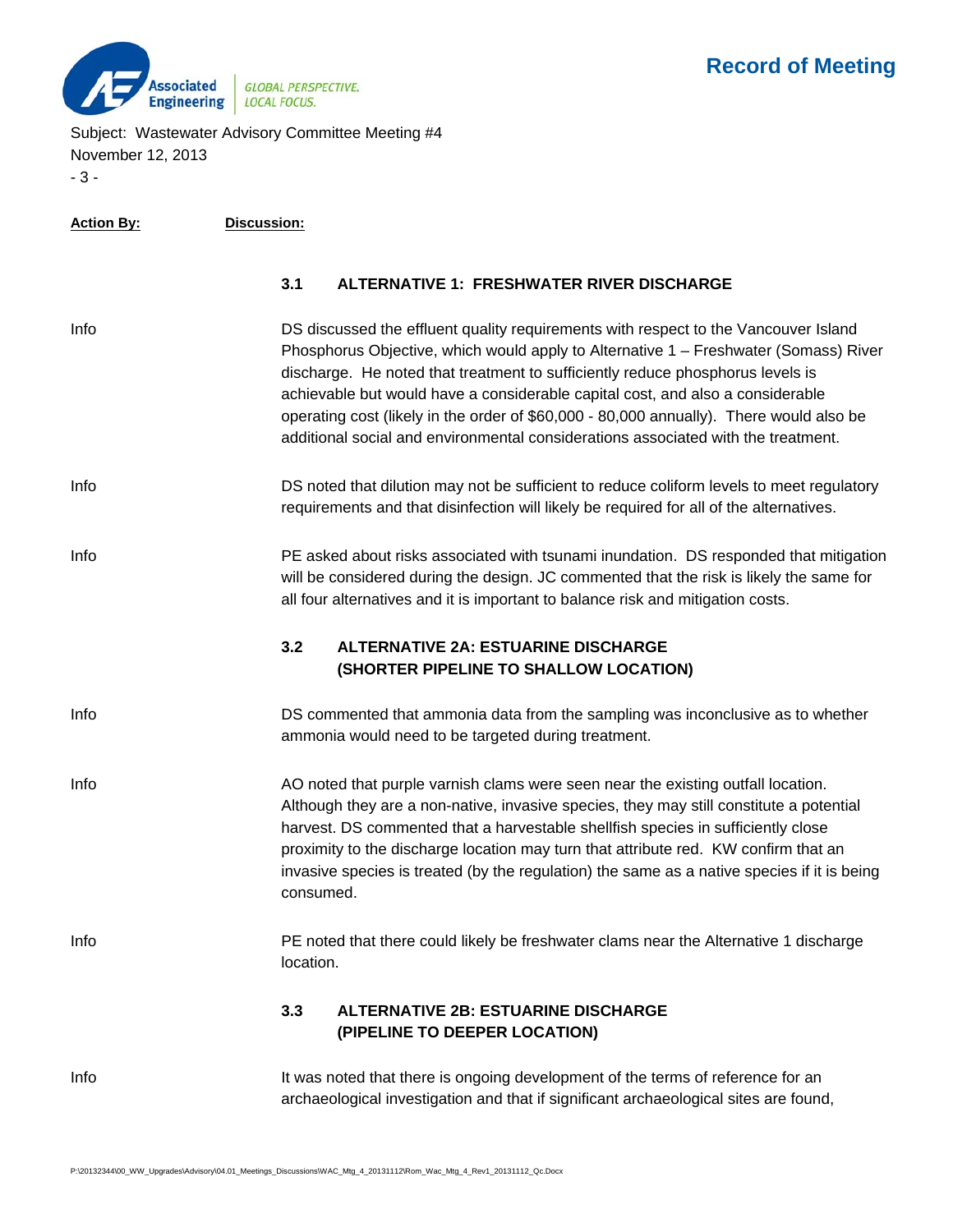

Subject: Wastewater Advisory Committee Meeting #4 November 12, 2013

- 4 -

| <b>Action By:</b> | Discussion: |                                                                                                                                                                                                                                                                                                                                                                                      |  |
|-------------------|-------------|--------------------------------------------------------------------------------------------------------------------------------------------------------------------------------------------------------------------------------------------------------------------------------------------------------------------------------------------------------------------------------------|--|
|                   |             | mitigation is likely possible (such a modification to the effluent pipeline route) and<br>therefore this attribute is not expected to be a showstopper for this alternative.                                                                                                                                                                                                         |  |
| Info              |             | LC asked if the attribute pertaining to the fibre mat should be shown as yellow in the<br>table. TR responded that the engineering team is fairly confident that a route for the<br>pipeline that avoids disturbing the fibre mat can be found. JC agreed but noted that<br>there is no data available for the adjacent mud flat, which is why that attribute is shown<br>as yellow. |  |
| Info              |             | DS noted that the ammonia dilution would need to be proven during the Environmental<br>Impact Study (EIS).                                                                                                                                                                                                                                                                           |  |
| TR/HH             |             | AO noted that an investigation is required in order to confirm that there are no bivalve<br>shellfish of concern (harvestable) in the proximity of this discharge location. It was<br>agreed there would be follow-up on this issue.                                                                                                                                                 |  |
|                   |             | 3.4<br><b>ALTERNATIVE 3: INTERTIDAL ZONE WETLANDS</b>                                                                                                                                                                                                                                                                                                                                |  |
|                   |             | It was noted that this alternative was given a 'red-flag' FAIL judgement early on in the<br>screening exercise, largely because it is an environmentally sensitive area that serves<br>as habitat to for blue- and red-listed plant, waterfowl and shorebird species along with<br>juvenile and migrating adult salmonid species.                                                    |  |
| Info              |             | DS asked for any overall or specific comments.                                                                                                                                                                                                                                                                                                                                       |  |
|                   | 4           | <b>NEXT STEPS</b>                                                                                                                                                                                                                                                                                                                                                                    |  |
| Info              |             | TR noted that the next steps will involve activities and investigations that will turn the<br>'yellow' boxes 'green'. The focus will be on Alternative 2b, which appears to be the<br>preferred option due to its lack of red-flagged FAIL judgements. Planned work includes<br>archaeological investigations, sediment sampling and a shellfish survey.                             |  |
| Info              |             | GC noted that along with the archaeological investigations, the City will be engaging an<br>ethno-botanist to survey for traditional use plant species. The City would also like to<br>involve Rick Avis and other with an interest and related knowledge.                                                                                                                           |  |
| Info              |             | The project team is currently developing the draft Stage 2 document for the Liquid<br>Waste Management Plan, as well as the Part 1 Environmental Impact Study (EIS).                                                                                                                                                                                                                 |  |